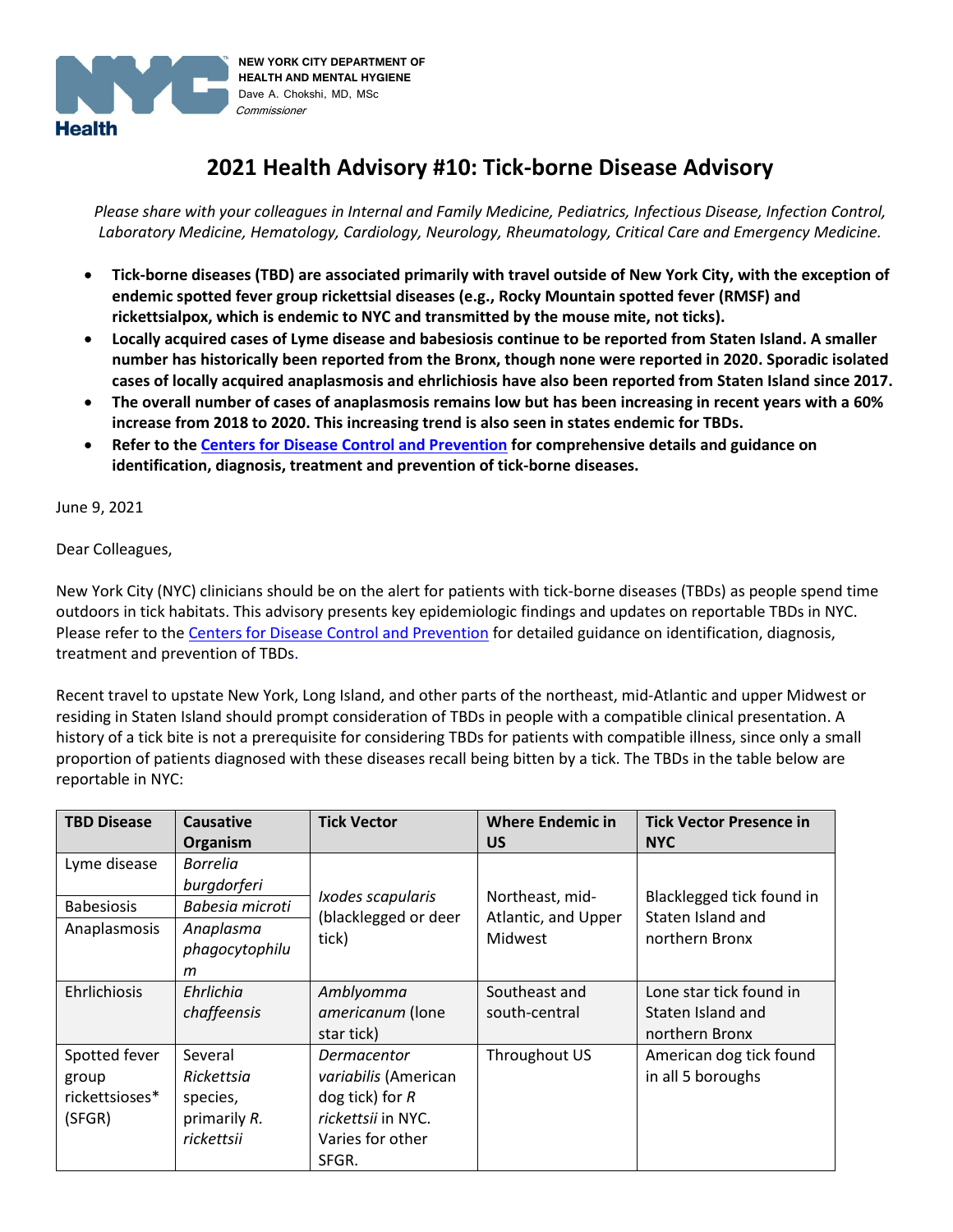| Powassan      | Powassan or     | Ixodes scapularis or | Cases reported      | Blacklegged tick (see  |
|---------------|-----------------|----------------------|---------------------|------------------------|
| virus disease | deer tick virus | Ixodes cookei        | from MN, WI, MA,    | above); groundhog tick |
|               |                 | (groundhog tick)     | NY, NJ, PA, ME, CT, | not found in NYC       |
|               |                 |                      | NH, RI NC, VA, ND,  |                        |
|               |                 |                      | 8N                  |                        |

\**Rickettsia akari,* the causative agent of rickettsialpox, is transmitted by the mouse mite. It is not transmitted by ticks but is part of the spotted fever rickettsia group and can cross react on serologic assays with other spotted fever group rickettsia.

#### NYC Tick-borne Disease Epidemiology

The number of people in NYC diagnosed each year with a TBD had been trending upward since 2000, with fluctuations from year to year, and a general leveling off starting in 2018. One exception is anaplasmosis, which has increased 60% from 65 cases in 2018 to 104 cases in 2020, the highest number reported in NYC to date. Anaplasmosis has also been increasing in surrounding states.

The number of cases of TBDs are highest in residents of Manhattan and Brooklyn compared with other boroughs. However, from 2015-2018, Staten Island had the highest incidence rate of Lyme disease in NYC, most likely due to an increase in the number of locally acquired cases. By 2019, the incidence rate of Lyme disease in Staten Island decreased to the lowest rate since 2014 and continued to decrease slightly in 2020.

Two methods are used to assess local transmission of TBDs in NYC: tick surveillance where ticks are collected and tested for several pathogens that cause TBDs, and human surveillance where cases of TBDs are interviewed and asked about travel and other risk factors or modes of transmission. For Lyme disease, travel history is obtained from either the provider or patient for a subset of cases with a physician-reported erythema migrans (EM) diagnosed between April 1 and October 31. Similar to previous years, in 2020 most people reported a history of travel outside NYC during the incubation period, commonly to upstate New York, Long Island, Massachusetts, Connecticut, Pennsylvania and New Jersey. However, in Staten Island, Lyme disease continues to be locally transmitted: 83% of interviewed Lyme disease patients reported no history of travel during the incubation period (Table 4a). There were 8 people from Staten Island with a confirmed diagnosis of babesiosis and one with a confirmed diagnosis of anaplasmosis who reported no travel. Two patients were reported with *Borrelia miyamotoi,* a rarer tickborne pathogen transmitted by blacklegged ticks; both traveled outside NYC to endemic states.

*Babesia microti* and *Anaplasma phagocytophilum* have been transmitted via blood transfusion. In 2020, there was one transfusion-associated babesiosis case. The Food and Drug Administration (FDA) approved tests to screen the blood supply for *B. microti* in 2018 and issued guidance to implement screening in endemic states, including New York.

Locally acquired cases of spotted fever group rickettsioses including rickettsialpox and RMSF, while rare, have been reported in the past from all five boroughs. A diagnosis of rickettsialpox, caused by *Rickettsia akari* and transmitted by the mouse mite (*Liponyssoides sanguineus*), is often made based on clinical presentation as no commercial testing is available. Because *R. akari* is closely related to *R. rickettsii* and other spotted fever group rickettsia, cross reactivity can occur with commercial serologic assays. Patients with rickettsialpox typically have an eschar at the bite site along with fever and a rash that can range from vesicular to maculopapular. There is often a history of mice infestation at home or the worksite.

#### NYC Tick Surveillance Data

Information on tick populations in NYC is limited. Since 2006, tick surveillance is conducted every year by the Health Department in select parks. In 2020, tick drags were conducted monthly in 24 parks in Staten Island and 2 parks in the Bronx and periodically in parks in the other boroughs.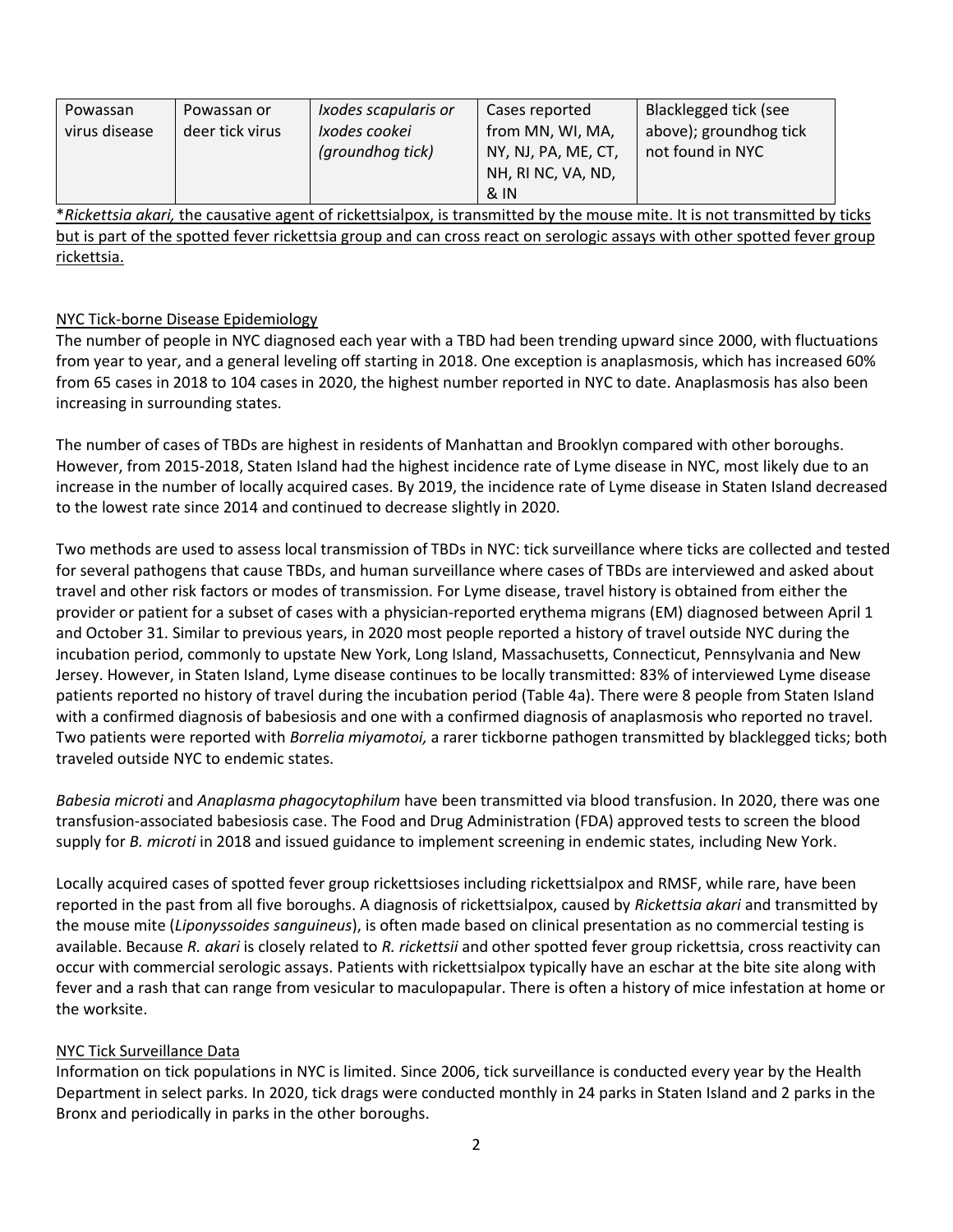- *Ixodes scapularis* (blacklegged tick or deer tick) is widely established in Staten Island, and focal areas of the Bronx including Pelham Bay Park and Hunter Island. It is not known to exist in other areas of NYC.
	- $\circ$  The density of blacklegged ticks in 2020 (0.18 ticks/100m<sup>2</sup>) was similar to 2019 (0.14 ticks/100m<sup>2</sup>) in areas of Staten Island and less than 2018 (0.61 ticks/100m<sup>2</sup>). Similarly, in the Bronx the density in 2020 was near that of 2019, but less than 2018 (from 2.44 in 2018 to 0.58 ticks/100m<sup>2</sup> in 2020).
	- o Ticks collected in 2020 tested positive for *Borrelia burgdorferi* from parks in the Bronx (47.4%) and Staten Island (26.6%)*.* A much smaller number of ticks in the Bronx and Staten Island tested positive for *Anaplasma phagocytophilum* (3.6%), *Babesia microti* (4.0%), and the emerging pathogen *Borrelia miyamotoi* (1.6%).
	- o Significant numbers of *I. scapularis* ticks are found in counties and states surrounding NYC. Testing of ticks collected from counties outside of NYC by the New York State Department of Health (NYSDOH) found infection rates as high as 40-50% for *Borrelia burgdorferi*, 1-3% for *Babesia microti* and 7-15% for *Anaplasma phagocytophilum*.
	- $\circ$  Two ticks collected in the Bronx tested positive for Powassan virus in 2017; however, no locally acquired human infections have been identified among NYC residents. In NY State, approximately 1 to 3 human cases are reported annually.
- *Dermacentor variabilis* (American dog tick) has been detected in all boroughs of NYC. Population density remained low relative to other tick species and decreased slightly from 2019 to 2020 in Staten Island (0.03 to 0.01 ticks/100m<sup>2</sup>) and remained the same in the Bronx (0.02 ticks/100m<sup>2</sup>).
- *Amblyomma americanum* (lone star tick) has become widely established in Staten Island and in focal areas of the Bronx. Population density decreased slightly between 2019 and 2020 in Staten Island (0.33 to 0.28 ticks/100m<sup>2</sup>) and remained the same in the Bronx (0.01 ticks/100m<sup>2</sup>).
- *Haemaphysalis longicornis* (Asian longhorned tick) has become widely established in Staten Island and in focal areas of the Bronx. It has not been shown to transmit human TBD pathogens in the US. High densities of Asian longhorned tick have been observed in Staten Island and Bronx. After a steady increase in its distribution in the last several years, the population has started to stabilize in Staten Island (however, the population is still rising in the Bronx). From 2019 to 2020, Asian longhorned tick density declined in Staten Island from 1.20 to 1.03 ticks/100m<sup>2</sup>. In the Bronx, the species' density has significantly increased from 0.1 to 0.6 ticks/100m<sup>2</sup> from 2019 to 2020. In both boroughs, competition between different tick species suggests that Asian longhorned tick species may be driving the decrease in blacklegged ticks.
- *Amblyomma maculatum* (Gulf Coast tick). Established populations of this tick were found in New York City in 2020. It can transmit *Rickettsia parkeri* which is closely related to R. rickettsii.

## Clinical and Testing Guidelines

Detailed guidance on how to identify, diagnose and treat TBDs is available online in reference manuals for health care providers from the NYC Health Department [\(here\)](https://www1.nyc.gov/assets/doh/downloads/pdf/ehs/tick-borne-dx-physician.pdf), the Centers for Disease Control and Prevention (CDC) [\(here\)](https://www.cdc.gov/ticks/tickbornediseases/index.html), and from the Infectious Diseases Society of America (IDSA), practice guidelines for Lyme disease [\(here\)](https://www.idsociety.org/practice-guideline/lyme-disease/), and babesiosis [\(here\)](https://www.idsociety.org/practice-guideline/babesiosis/). Blood smear and polymerase chain reaction (PCR) using whole blood should be used to diagnose babesiosis. Anaplasmosis and ehrlichiosis are best diagnosed using PCR on whole blood during the first week of illness as antibodies may not be detectable for up to 10 days after illness onset. Paired serology demonstrating a four-fold change in IgG by immunofluorescence assay (IFA) can be used to diagnose recent anaplasmosis, ehrlichiosis, and RMSF. Antibodies may persist for several years, and if detected, may not be indicative of current illness. *R. rickettsii* infect the endothelial cells lining blood vessels and may not circulate in large numbers in the blood; if PCR is performed it should be done using whole blood and providers should be aware that a negative result does not rule out the diagnosis. False-positive serologic results may occur with RMSF. Antibodies to spotted fever group rickettsioses (SFGR) other than RMSF may reflect past exposures to a wide variety of SFGR species, including *R. akari*, and do not reflect incident cases of RMSF. *R. parkeri* rickettsiosis and RMSF have similar signs and symptoms, including fever, headache, and rash, but also typically include the appearance of an inoculation eschar at the site of tick attachment, similar to *R. akari*, but which is not common in cases of RMSF. At this time, no cases of *R. parkeri* rickettsiosis have been reported among NYC residents. *R.*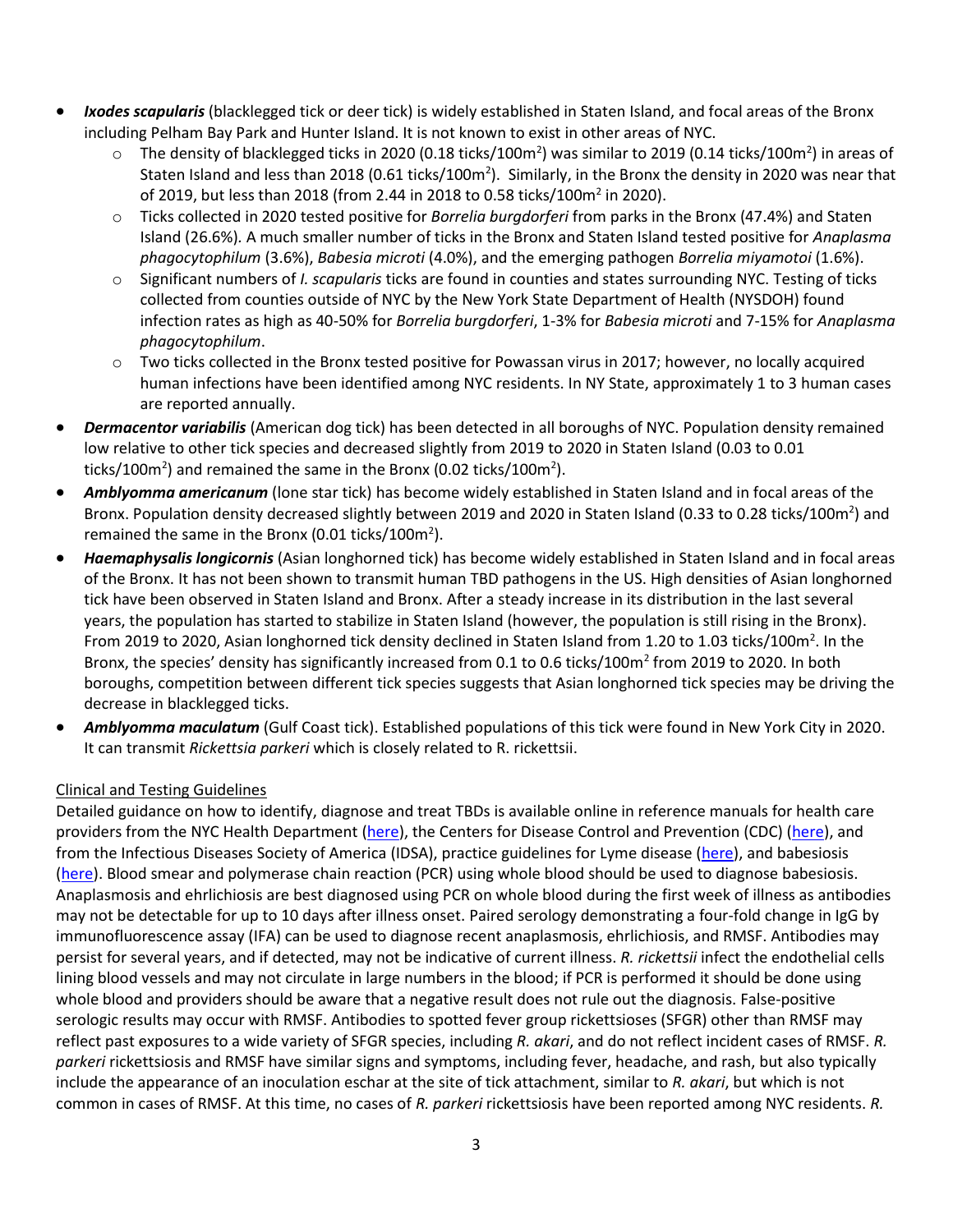*akari* and *R parkeri* testing is available at the CDC. A clinical diagnosis of Lyme disease can be made in patients who present with an erythema migrans (EM) rash, which is often present before antibodies are detectable. CDC recommends a two-step process for Lyme disease serological testing, in which an enzyme immunoassay (EIA) that is positive or equivocal is followed by a Western blot test. In July 2019, new serologic assays were approved by the FDA to use a second EIA in place of a Western blot as described [here.](https://www.cdc.gov/mmwr/volumes/68/wr/mm6832a4.htm?s_cid=mm6832a4_w)

Testing ticks for pathogens is generally not recommended because results may be unreliable as laboratories that test ticks are not required to meet the same quality standards as clinical laboratories. A positive test does not mean that the tick was attached long enough to transmit the pathogen, and a negative test might provide a false sense of security as a patient might have unknowingly been bitten by a different tick. However, patients can be advised to save the tick for species identification and to determine the degree of tick engorgement to help determine eligibility for Lyme disease prophylaxis. Patients can kill a live tick by putting it in rubbing alcohol or placing it in a sealed bag/container.

## Tick Bite Management and Lyme Disease Prophylaxis

Attached ticks should be removed promptly with fine-tipped tweezers, ensuring that mouthparts have not been left in the skin. Advise patients to watch for symptoms including fever and rash and consider prescribing prophylaxis to prevent Lyme disease. Guidelines support limited use of a single dose of doxycycline for adults (200 mg orally) and children weighing less than 45 kg (4.4 mg/kg orally not to exceed 200 mg) as prophylaxis for Lyme disease when all of the following conditions are met:

- o Patient has traveled to a Lyme-endemic region
- o Tick has been attached for ≥36 hours, based on engorgement or history
- o Prophylaxis can be started within 72 hours of tick removal
- o Tick can be reliably identified as *I. scapularis\*\**
- o Patient does not have any contraindications to receiving doxycycline
- \*\*Doctors in endemic areas often learn to recognize deer ticks. For visual reference, refer to the DOHMH website.

## **Resources on the DOHMH and other websites**

[City Health Information: Preventing, Diagnosing, and Managing Tick-borne Diseases \(June 2020\)](https://www1.nyc.gov/assets/doh/downloads/pdf/chi/chi-39-2.pdf) **DOHMH [Zoonotic and Vector-borne Provider Information](https://www1.nyc.gov/site/doh/providers/health-topics/zoonotic-and-vectorborne.page)**

## **[DOHMH Ticks](http://www1.nyc.gov/site/doh/health/health-topics/ticks.page)**

Download or call 311 to order copies:

- [Tickborne Diseases in the NYC Area:](https://www1.nyc.gov/assets/doh/downloads/pdf/ehs/tick-borne-dx-physician.pdf) A Physician's Reference Manual, 3<sup>rd</sup> edition (2017)
- [NYC Tick ID and Removal Wallet Card](https://www1.nyc.gov/assets/doh/downloads/pdf/zoo/nyc-tick-id-and-removal-card.pdf) (also in [Spanish,](https://www1.nyc.gov/assets/doh/downloads/pdf/zoo/nyc-tick-id-and-removal-card-sp.pdf) [Russian,](https://www1.nyc.gov/assets/doh/downloads/pdf/zoo/nyc-tick-id-and-removal-card-ru.pdf) [Italian\)](https://www1.nyc.gov/assets/doh/downloads/pdf/zoo/nyc-tick-id-and-removal-card-it.pdf)
- [Ticks taking over? Take back your yard](https://www1.nyc.gov/assets/doh/downloads/pdf/zoo/tick-yard-control.pdf) (also i[n Spanish\)](https://www1.nyc.gov/assets/doh/downloads/pdf/zoo/tick-yard-control-sp.pdf)
- [All About Ticks: A Workbook for Kids and Their Parents](https://www1.nyc.gov/assets/doh/downloads/pdf/zoo/tick-workbook.pdf) (also in [Spanish\)](https://www1.nyc.gov/assets/doh/downloads/pdf/zoo/tick-workbook-sp.pdf)

## **[CDC Information about Ticks](http://www.cdc.gov/ticks/index.html)**

## **CDC Clinical Practice Guidelines**

- <https://www.cdc.gov/ticks/tickbornediseases/index.html>
	- o Disease specific guidance
	- o Webinars on novel and emerging tickborne diseases
	- o CDC videos on Medscape
- [Guidance for Clinicians: Recommendations for Patients After a Tick Bite](https://www.cdc.gov/lyme/resources/FS-Guidance-for-Clinicians-Patients-after-TickBite-508.pdf)

## IDSA Clinical Practice Guidelines

- Lyme disease<https://www.idsociety.org/practice-guideline/lyme-disease/>
- Babesiosi[s https://www.idsociety.org/practice-guideline/babesiosis/](https://www.idsociety.org/practice-guideline/babesiosis/)

# [APHL Suggested Reporting Language, Interpretation and Guidance Regarding Lyme Disease Serologic Results](https://www.aphl.org/aboutAPHL/publications/Documents/ID-2021-Lyme-Disease-Serologic-Testing-Reporting.pdf) [Tick Encounter Resource Center of the University Of Rhode Island](http://www.tickencounter.org/)

NYS DOH Tick removal videos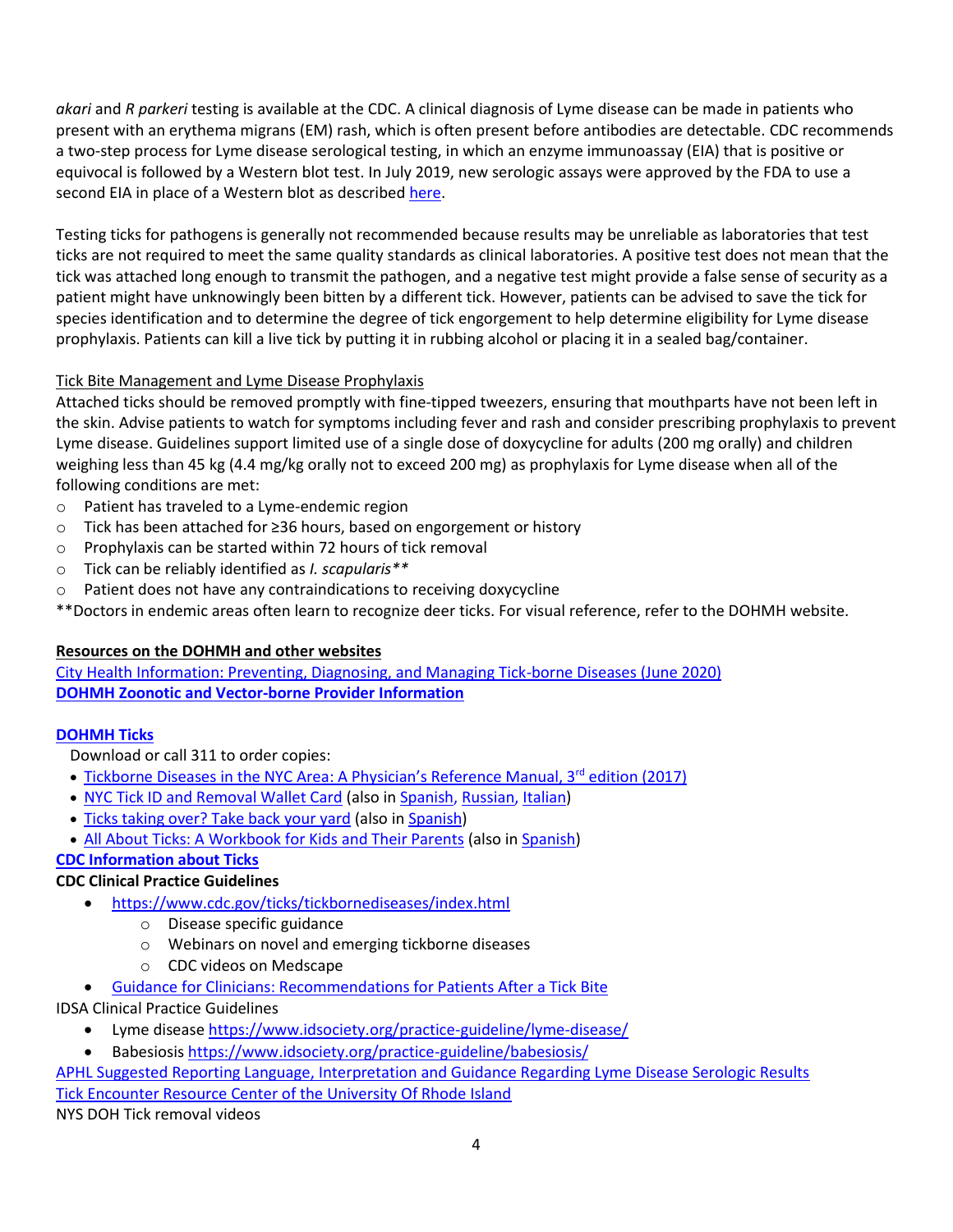#### Reporting Cases

Commercial and hospital laboratories report all positive laboratory results for diagnostic assays for Lyme disease, babesiosis, RMSF, ehrlichiosis, anaplasmosis, and Powassan virus to the NYC Health Department. Providers are reminded to report suspect cases based on clinical suspicion for Lyme disease in patients with an erythema migrans lesion and for rickettsialpox. Cases of transfusion-associated tickborne diseases must also be reported to the NYSDOH Blood and Tissue Resources Program at 518-485-5341 and your hospital's transfusion service.

Report cases to DOHMH by logging into **Reporting Central** via NYCMED, or [complete the Universal Reporting Form](https://www1.nyc.gov/assets/doh/downloads/pdf/hcp/urf-0803.pdf) and mail to this form to the NYC Department of Health and Mental Hygiene, 42-09 28th Street, CN-22, Long Island City, NY 11101, OR fax to 347-396-2632, or call the Provider Access Line at 1-866-692-3641. If a provider does not already have a NYCMED account, register at the NYCMED link above. Once logged in, Reporting Central can be found in the 'My Applications' section. See [Reporting Central New User Guide](http://www1.nyc.gov/assets/doh/downloads/pdf/hcp/reporting-central-new-user-guide.pdf) .





\*Probable added to Lyme disease case definition in 2008: Physician diagnosis with positive lab results and no erythema migrans or late manifestations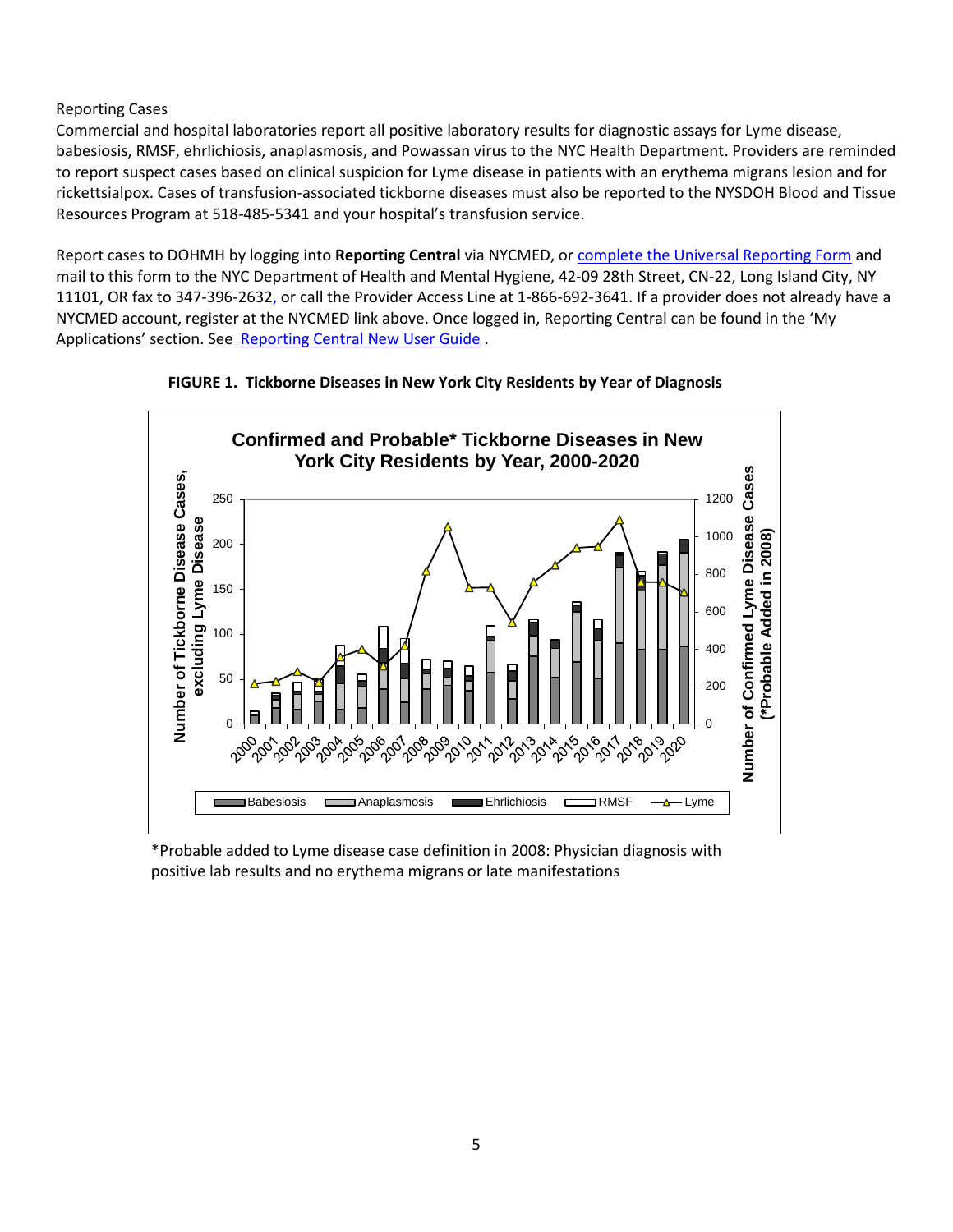#### **TABLES 1-5. Number of NYC Confirmed and Probable Tickborne Disease Cases by Borough and Year**

Minor variations in data presented here, and that presented elsewhere (including other publications of the NYC Department of Health and Mental Hygiene) may be due to several factors, including reporting delays, census data availability, corrections, and data-processing refinements (for example, the removal of duplicate reports)

|              | 2010 | 2011 | 2012 | 2013 | 2014 | 2015 | 2016 | 2017 | 2018 | 2019 | 2020 |
|--------------|------|------|------|------|------|------|------|------|------|------|------|
| <b>Bronx</b> |      |      |      |      | າ    | 0    |      | 4    |      | 6    |      |
| Brooklyn     |      | 6    | 6    |      |      | 9    |      | 14   | 12   | 20   | 37   |
| Manhattan    | 9    | 28   | 12   | 19   | 19   | 43   | 29   | 62   | 40   | 61   | 57   |
| Queens       |      |      | 0    |      | 4    | 4    | 6    |      | 8    |      |      |
| Staten       |      |      |      |      |      |      |      |      |      |      |      |
| Island       | ŋ    | O    |      | 0    | 0    | 0    | 0    |      |      |      |      |
| Total        | 11   | 36   | 19   | 23   | 32   | 56   | 41   | 84   | 65   | 94   | 104  |

**1. Anaplasmosis**

# **2. Babesiosis**

|              | 2010 | 2011 | 2012 | 2013 | 2014 | 2015 | 2016 | 2017 | 2018 | 2019 | 2020 |
|--------------|------|------|------|------|------|------|------|------|------|------|------|
| <b>Bronx</b> |      | 4    |      | 12   |      | 4    | 5    | 12   | 10   |      |      |
| Brooklyn     |      | 10   |      |      | 6    | 9    | 9    | 19   | 11   | 13   | 13   |
| Manhattan    | 21   | 28   | 16   | 45   | 24   | 40   | 23   | 41   | 38   | 41   | 49   |
| Queens       | 9    | 14   | 6    | 12   | 12   | 16   | 11   | 10   | 11   | 14   | 11   |
| Staten       |      |      |      |      |      |      |      | 8    | 13   | 8    | 11   |
| Island       |      |      | O    |      |      |      | 3    |      |      |      |      |
| Total        | 37   | 57   | 28   | 75   | 50   | 71   | 51   | 90   | 83   | 83   | 86   |

**3. Ehrlichiosis**

|               | 2010 | 2011 | 2012 | 2013 | 2014 | 2015 | 2016 | 2017 | 2018 | 2019 | 2020 |
|---------------|------|------|------|------|------|------|------|------|------|------|------|
| <b>Bronx</b>  |      |      |      |      |      | 0    |      |      |      |      |      |
| Brooklyn      |      |      |      |      |      |      |      | 0    |      |      |      |
| Manhattan     |      |      |      | 13   |      | 4    | 10   | 11   | 9    | b    | q    |
| Queens        |      |      |      |      |      | 0    |      |      |      |      |      |
| Staten Island |      |      |      |      |      |      |      |      |      |      |      |
| Total         |      |      |      | 15   | q    |      | 13   | 14   | 17   | 11   |      |

**4. Lyme Disease\***

|              | 2010 | 2011 | 2012 | 2013 | 2014 | 2015 | 2016 | 2017 | 2018 | 2019 | 2020 |
|--------------|------|------|------|------|------|------|------|------|------|------|------|
| <b>Bronx</b> | 57   | 40   | 33   | 48   | 49   | 46   | 51   | 47   | 34   | 25   | 23   |
| Brooklyn     | 157  | 181  | 125  | 253  | 285  | 335  | 322  | 384  | 283  | 281  | 279  |
| Manhattan    | 364  | 352  | 264  | 313  | 338  | 327  | 322  | 385  | 267  | 288  | 242  |
| Queens       | 119  | 117  | 89   | 107  | 104  | 116  | 128  | 150  | 87   | 110  | 111  |
| Staten       |      |      |      |      |      |      |      | 124  | 87   | 53   | 48   |
| Island       | 34   | 45   | 34   | 41   | 76   | 121  | 123  |      |      |      |      |
| <b>Total</b> | 731  | 735  | 545  | 762  | 852  | 945  | 946  | 1090 | 758  | 757  | 703  |